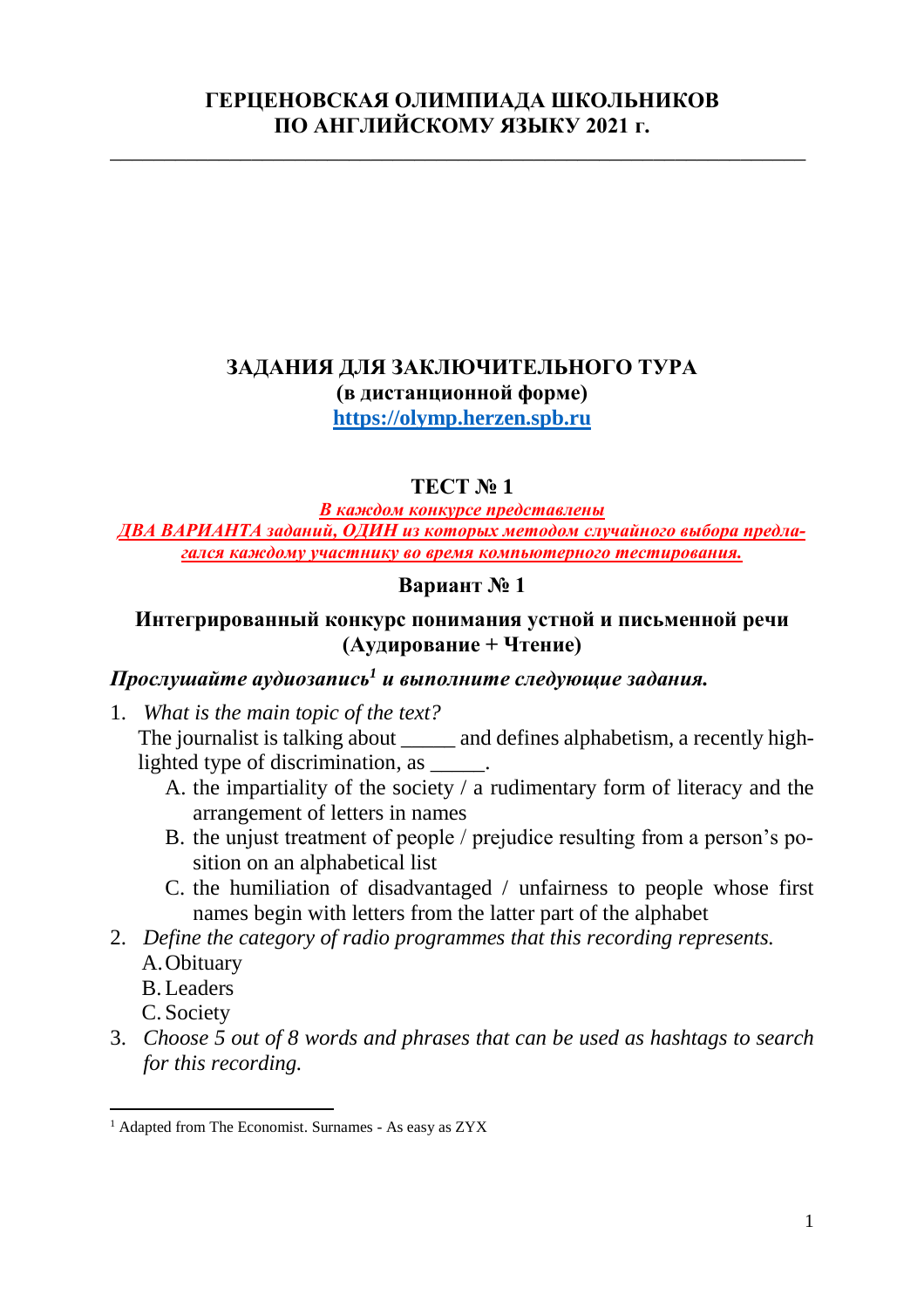- A. Discrimination
- B. Japanese characters
- C. English names
- D. Ageism
- E. Seating arrangements
- F. Job interviews
- G. Alphabetically advantaged
- H. The rich and famous
- 4.*True or false? Choose the best answer.*

The names of twenty-six US Presidents including George Bush began with a letter in the first half of the alphabet.

A. True B. False

5.*True or false? Choose the best answer.*

One consolation for those whose names begin with a letter in the 'wrong' half of the alphabet is that such people are better at running a big business.

A. True B. False

# *Прослушайте аудиозапись еще раз, прочитайте текст, определите, имеет ли данное утверждение отношение к их содержанию.*

6.*Choose the best answer (A, B, C or D).*

On the first day of school, students whose names are at the beginning of the alphabet are made to sit at the front of the class and so alphabetically advantaged students get more attention from the teacher and it later may impact their learning potential.

- A. means that the idea is expressed both in the listening and the reading passage.
- B. means that the idea is expressed in the reading passage only.
- C. means that the idea is expressed in the listening passage only.
- D. means that the idea is expressed neither in the listening nor in the reading passage.

The first day of school brings many changes. Students must acclimate themselves to a new routine and curriculum, while teachers must acquaint themselves with an entirely new crop of students. On the first day of school, students may be seated in alphabetical order, but over time seating assignments may change as the teacher quickly learns who is friends with whom, which students tend to be disruptive, which may need extra motivation, and which may need to hone their concentration skills. Many teachers find that seating charts make it easier to manage a classroom and facilitate the learning process. In general, as students sit farther away from the "action zone," an area of the classroom that comprises the centre and the front rows, participation declines and absenteeism increases. Various studies illustrated that the right seating arrangement can benefit students. Students who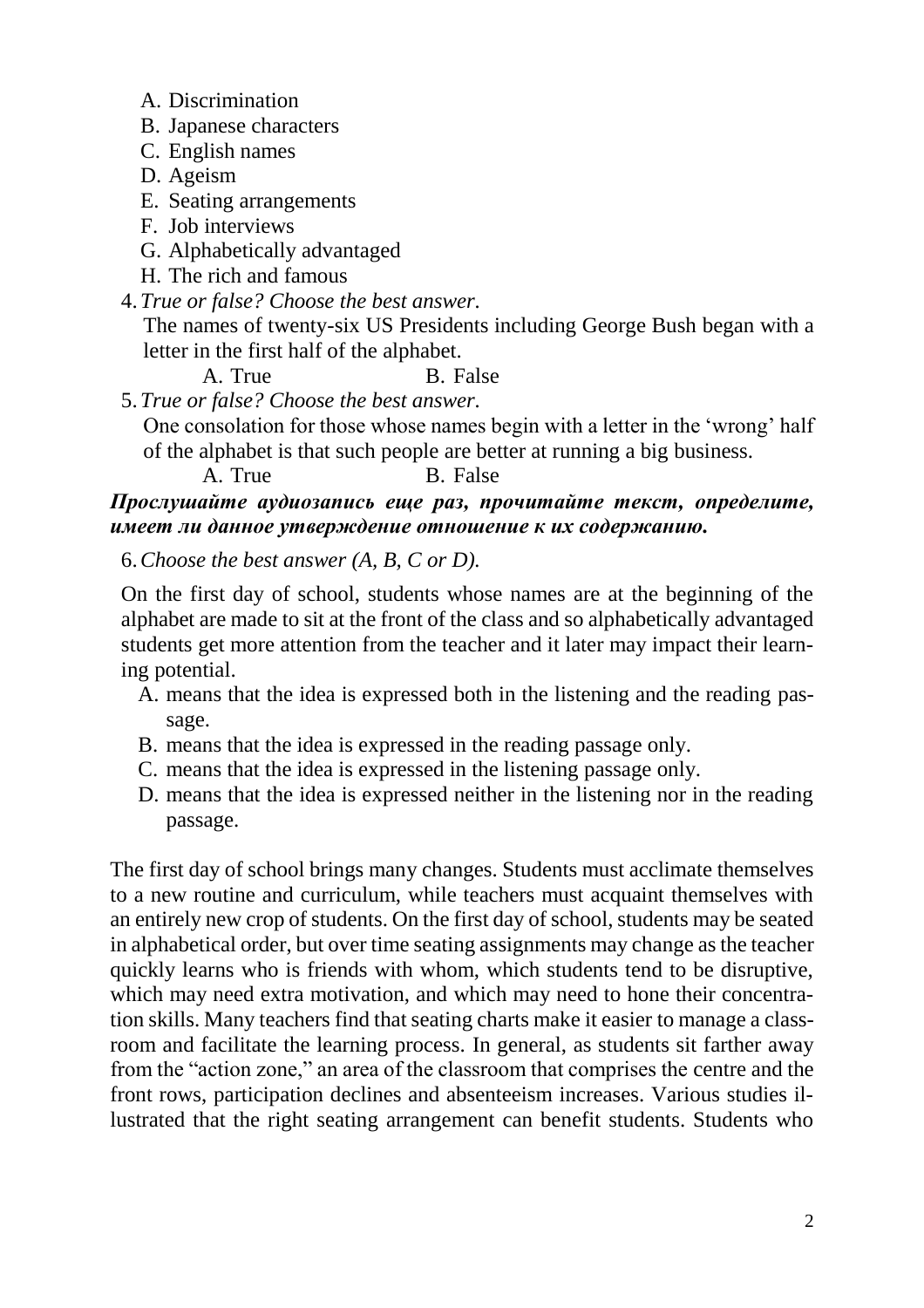were not performing well in the classroom performed better on the test after they were carefully seated by teachers. The results showed that there was a huge attainment increase for those students with lower abilities. In addition, the arranged seating did not have an adverse effect on the high ability students<sup>2</sup>.

# **Конкурс понимания письменного текста (Чтение)**

## *Прочитайте текст и выполните задания к нему.*

With the advent of the internet, online communities have figured out a way to generate profit from the sharing of the underutilised items which may seem useless to some, but could be an asset to others. Using websites and social media groups that facilitate the buying and selling of second-hand goods, it is now easier than ever for peer-to-peer sharing activities to take place. And this is known as the sharing economy.

These democratised online platforms are providing a chance for people to make a quick buck or two. To give an example, busy parents previously might not have bothered with setting up a stall at the local market or car boot sale to sell their children's old equipment, but with online marketplaces, parents are now able to sell on those hardly worn baby clothes that their children have outgrown.

Businesses have also caught on to the profitability of the sharing economy and are seeking to gain from making use of those underutilised resources. A business model that has rapidly risen in popularity sees companies providing an online platform that puts customers in contact with those who can provide a particular product or service. Companies like Airbnb act as a middleman for people to cash in on their unused rooms and houses and let them out as lucrative accommodation.

This move towards a sharing economy is not without criticisms. Unlike businesses, unregulated individuals do not have to follow certain regulations and this can lead to poorer and inconsistent quality of goods and services and a higher risk of fraud. Nevertheless, in the consumerist society we live in today, the increased opportunities to sell on our unwanted and underused goods can lead to a lesser impact on our environment. Adapted from the British Council

*Раздел «Понимание содержания текста»*

- 1. *Choose an appropriate headline for this article:*
	- A. The sharing economy
	- B. Why we buy things we don't need
	- C. Peer-to-peer sharing activities
- 2. *Choose the section of a newspaper/magazine where you could find this article.*

 $\overline{a}$ <sup>2</sup> Adapted from The Sun. Seating chart can be big influence on students' performance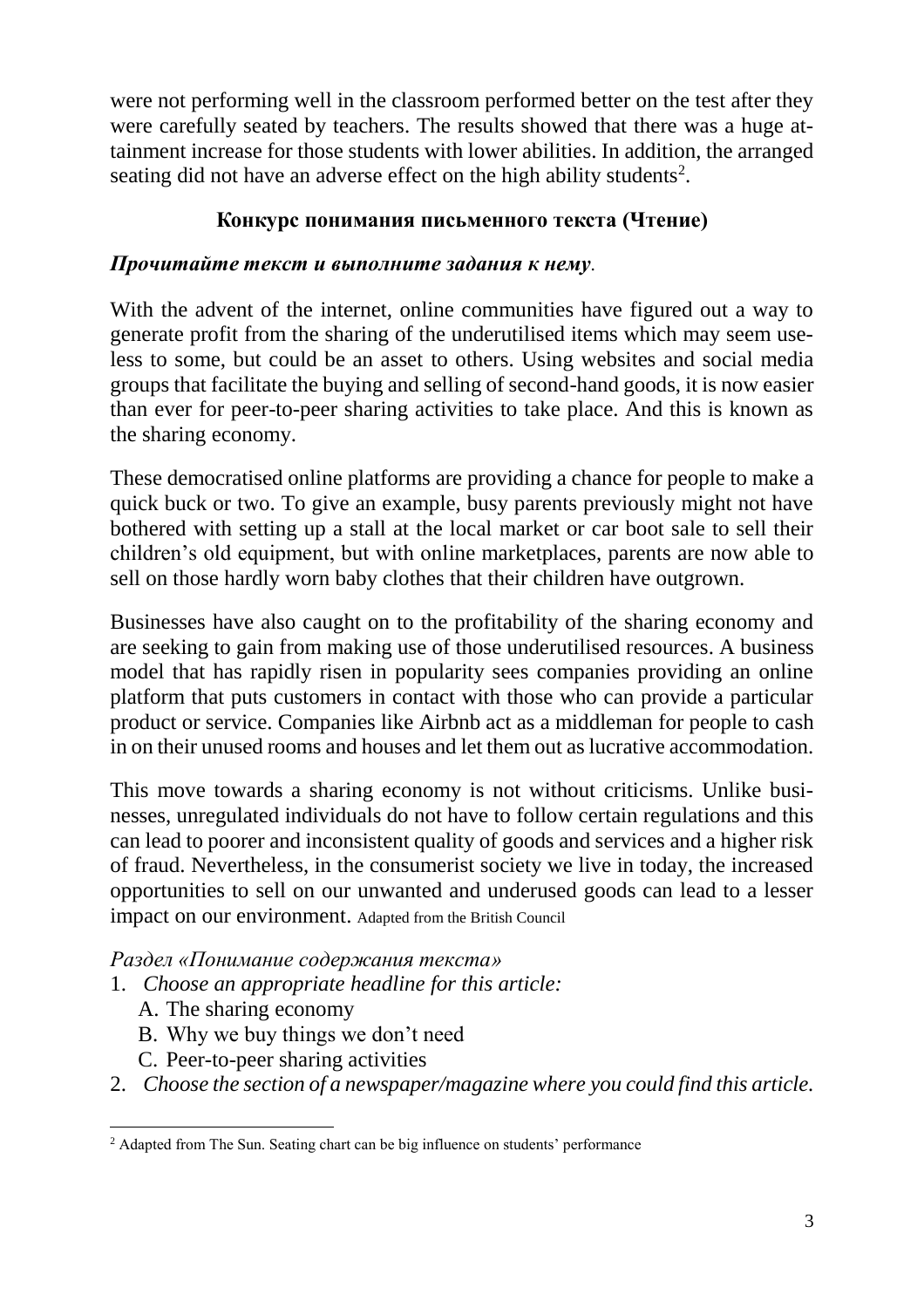- A. Lifestyle
- B. Economic policy
- C. Money and Business
- 3. *Choose FIVE key words or expressions, which could be used as hashtags while searching for the article online*.

B. Online marketplaces

F. Second-hand goods

- A. Sharing activities
- C. Sharing economy
	- D. Unwanted and underused goods
- E. A quick buck
- G. Customers in contact H. The consumerist society
- 4. *True or false? Choose the correct variant.*

The chance to buy other people's unwanted goods can lead to a greener lifestyle.

A. True B. False

5. *True or false? Choose the correct variant.* Businesses have realized that they can make money by buying people's unwanted goods.

A. True B. False

6. *What does the author mean saying, "*Unlike businesses, unregulated individuals do not have to follow certain regulations and this can lead to poorer and inconsistent quality of goods and services and a higher risk of fraud".

A. Those who are involved in the sharing activities can destroy the economy of a country.

B. Being out of the state control, the sharing economy is likely to become a source of economic crime.

C. Unregulated individuals may appear to unreliable vendors.

# *Раздел «Грамматика и комментирование текста»*

*Find equivalents from the text you have read to the words below*

- 7. Something that is [useful](https://www.ldoceonline.com/dictionary/useful) because it helps you [succeed](https://www.ldoceonline.com/dictionary/succeed) or deal with problems  $=$  ...
- 8. To make it easier for a process or activity to happen  $= \dots$
- 9. To begin to [understand](https://www.ldoceonline.com/dictionary/understand) or [realize](https://www.ldoceonline.com/dictionary/realize) something  $= \dots$
- 10. Something [lets](https://www.ldoceonline.com/dictionary/let) you [earn](https://www.ldoceonline.com/dictionary/earn) a [lot](https://www.ldoceonline.com/dictionary/lot#lot__7) of money  $= \dots$
- 11. The [crime](https://www.ldoceonline.com/dictionary/crime) of [deceiving](https://www.ldoceonline.com/dictionary/deceive) people in order to [gain](https://www.ldoceonline.com/dictionary/gain) something such as money or  $goods = ...$
- 12. *Find an example of* one perfect infinitive without a subject and with no preposition *from the text you have read*
- 13. *Find an example of* one demonstrative pronoun without a following noun *from the text you have read*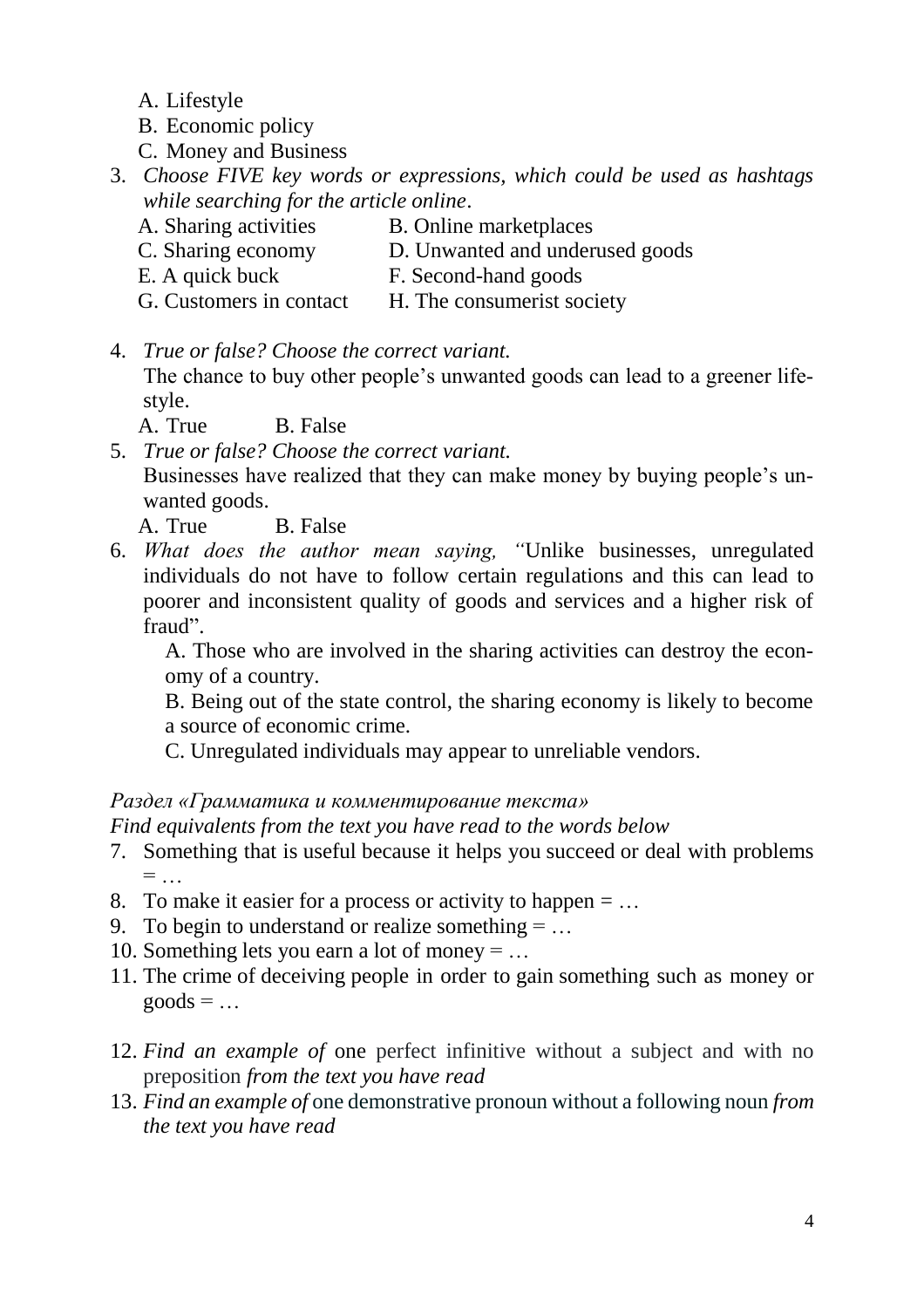- 14. *Find an example* of one adjective in the comparative degree without a following noun *from the text you have read*
- 15. *Find an example of* one infinitive as a part of a compound verbal predicate without a subject *from the text you have read*
- 16. *Find an example of* one participle II as an attribute followed by a noun without determiners (articles, possessive adjectives, pronouns, etc.) *from the text you have read*

#### **Конкурс на знание лексики и страноведения**

*Прочитайте текст. Заполните пропуски словом (словами) из предложенного списка.*

| H. environment |
|----------------|
|                |
|                |

As the coronavirus pandemic pushes people toward increased social (1)  $\qquad \qquad$ , one of the strategies many businesses are using is (2) \_\_\_\_\_ for employees to work from home.

Several tech companies, including Google and Twitter, have urged employees to stay  $(3)$  from offices and work  $(4)$  as officials in the U.S. try to slow the spread of COVID-19.

The shift to the at-home work  $(5)$  is more than just finding the right space to help you focus, or downloading the appropriate software to do your job. It's about following some simple etiquette to make the (6) as seamless as possible. Here are some basic (7) to consider if you're working from home during the pandemic:

# **The mute button is your best friend**

Maybe you're in a meeting and you want to eat lunch while listening, or your kids are at home having way too much fun. It's likely not something your co-workers want to hear. Use the mute button often. If you're not talking, mute. If you're eating, mute. Taking an extra couple of seconds to (8) \_\_\_\_\_ yourself during a meeting or call is better than everyone else hearing you chew food.

# **Get some reliable headphones**

It's not just about making sure you can easily hear conversations happening on a remote call, but also conveying your thoughts without everyone asking you to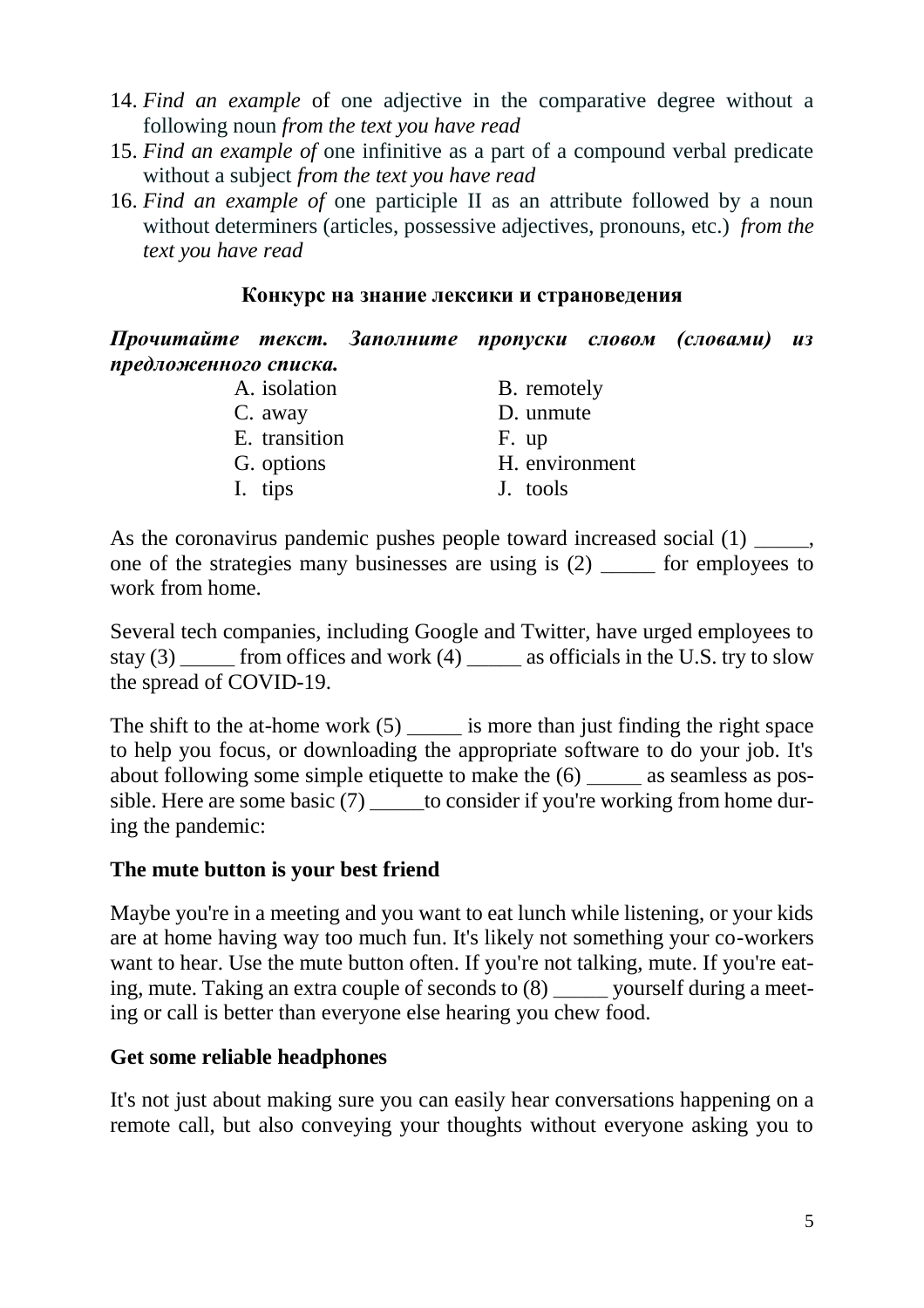speak (9) \_\_\_\_\_\_. Any headphones or earbuds with a quality microphone are ideal and can help things go smoothly.

#### **Have options for conference calls**

Is your video call slowing your computer, or your Internet bandwidth makes it look as if your colleagues are frozen in time? Try just calling from your phone. Most video conferencing (10) include phone numbers to dial as a backup just in case your computer or Internet connection causes frustration. Adapted from USA Today

## **ТЕСТ № 2**

## *В каждом конкурсе представлены*

#### *ДВА ВАРИАНТА заданий, ОДИН из которых методом случайного выбора предлагался каждому участнику во время компьютерного тестирования.*

#### **Вариант № 1**

#### **Конкурс на знание грамматики**

#### *Преобразуйте выделенную часть предложения в соответствии с указанием, содержащимся в скобках, и с учетом контекста.*

- Впечатайте в поле для ответа полный текст ситуации, включающий неизменную и преобразованную части.
- Используйте глаголы только В ПОЛНОЙ ФОРМЕ.
- 1. "I cannot know whether I am right or wrong on this matter," Frannie wrote. "*I would like to explain / (objective-with-the-infinitive construction after the verb "to let")* ……………………………………… in person where I stand."
	- 2. *They say the first online course was taught / (subjective infinitive construction)* …………………………………… more than 30 years ago.
	- 3. Nadine told them that she liked to photograph animals and offered to photograph theirs *if brought / (conditional clause)*  ……………………………………………… to her place by the owners.
	- 4. Stuart frowned. "I *want you to forget / (subjunctive mood after the verb "to wish" expressing annoyance)* …………………………………………… about it, as I have! Maybe you'll be able to move on then."
	- 5. Of course they are not life-and-death matters, but I still believe *they ought to be taken / (subjunctive mood after the expression "it is time")* ……………………………………………… seriously.
	- 6. Larry would have coped with his PTSD symptoms long ago *but for his family preventing / (conditional clause with the conjunction "unless")*